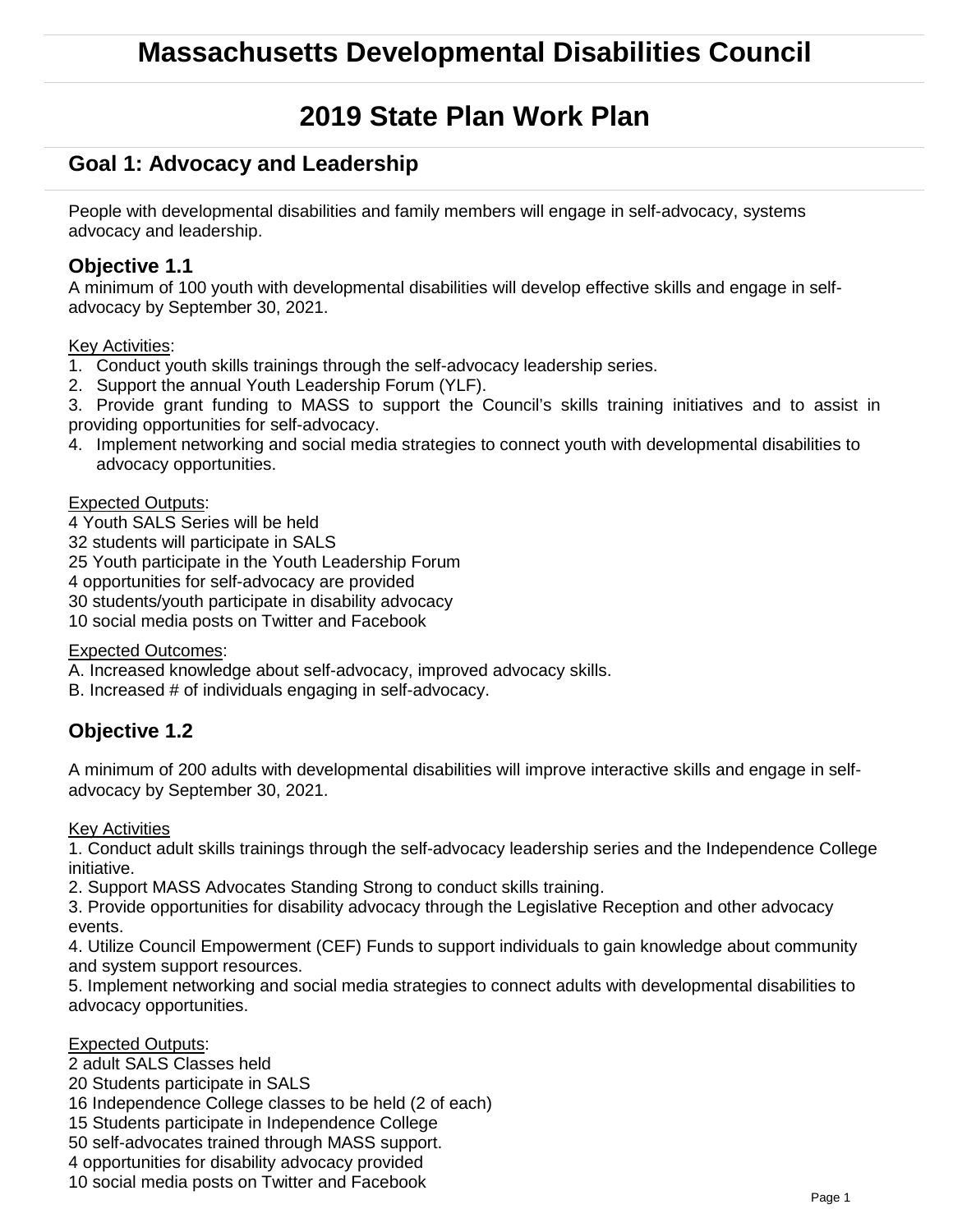Expected Outcomes:

Increased knowledge about self-advocacy, improved advocacy skills.

Increased knowledge about self-direction and systems advocacy.

Increased # of individuals interacting with legislators, policy makers, and networking with others. Increased # of individuals engaging in disability advocacy.

### **Objective 1.3**

A minimum of 100 students with developmental disabilities and family members from racially diverse communities will develop advocacy skills and engage in self-advocacy by September 30, 2021.

Key Activities:

1. Partner with Boston Public Schools to conduct youth skills training programs.

2. Conduct special education trainings for families and transition aged youth from racially diverse communities.

3. Implement networking and social media strategies to engage more racially diverse students with developmental disabilities and families.

#### Expected Outputs:

4 Youth SALS Classes held 40 racially diverse students participate in SALS Special education training projects implemented by grantees 40 racially diverse students and 40 family members trained 10 social media posts on Twitter and Facebook

#### Expected Outcomes:

Increased knowledge about self-advocacy, and improved advocacy skills.

Increased # of racially diverse individuals with developmental disabilities engaging in self-advocacy Increased # racially diverse family members engage in advocacy for their child's special education services

# **Objective 1.4**

A minimum of 50 people with developmental disabilities and family members will develop and demonstrate leadership skills by September 30, 2021.

Key Activities:

- 1. Collaborate with DD Network partners to support the Gopen and Crocker Fellowships.
- 2. Solicit people with developmental disabilities to apply for council membership
- 3. Support Council members to engage in disability and systems advocacy activities.
- 4. Encourage participation and support people with developmental disabilities and family members to join DD Network advisory boards, community boards, local government disability commissions, and state advisory groups.

5. Support opportunities for leaders with developmental disabilities to provide leadership training to other individuals.

6. Support the participation of self-advocates on cross-disability and culturally diverse leadership coalitions.

7. Implement networking and social media strategies to promote leadership opportunities.

### Expected Outputs:

1 Fellowship grant awarded

- 1 Gopen Fellowship completed
- 1 Crocker Fellowship completed
- 8 opportunities for PWDD to provide trainings to other PWDD
- 10 self-advocates participate on cross-disability and culturally diverse leadership coalitions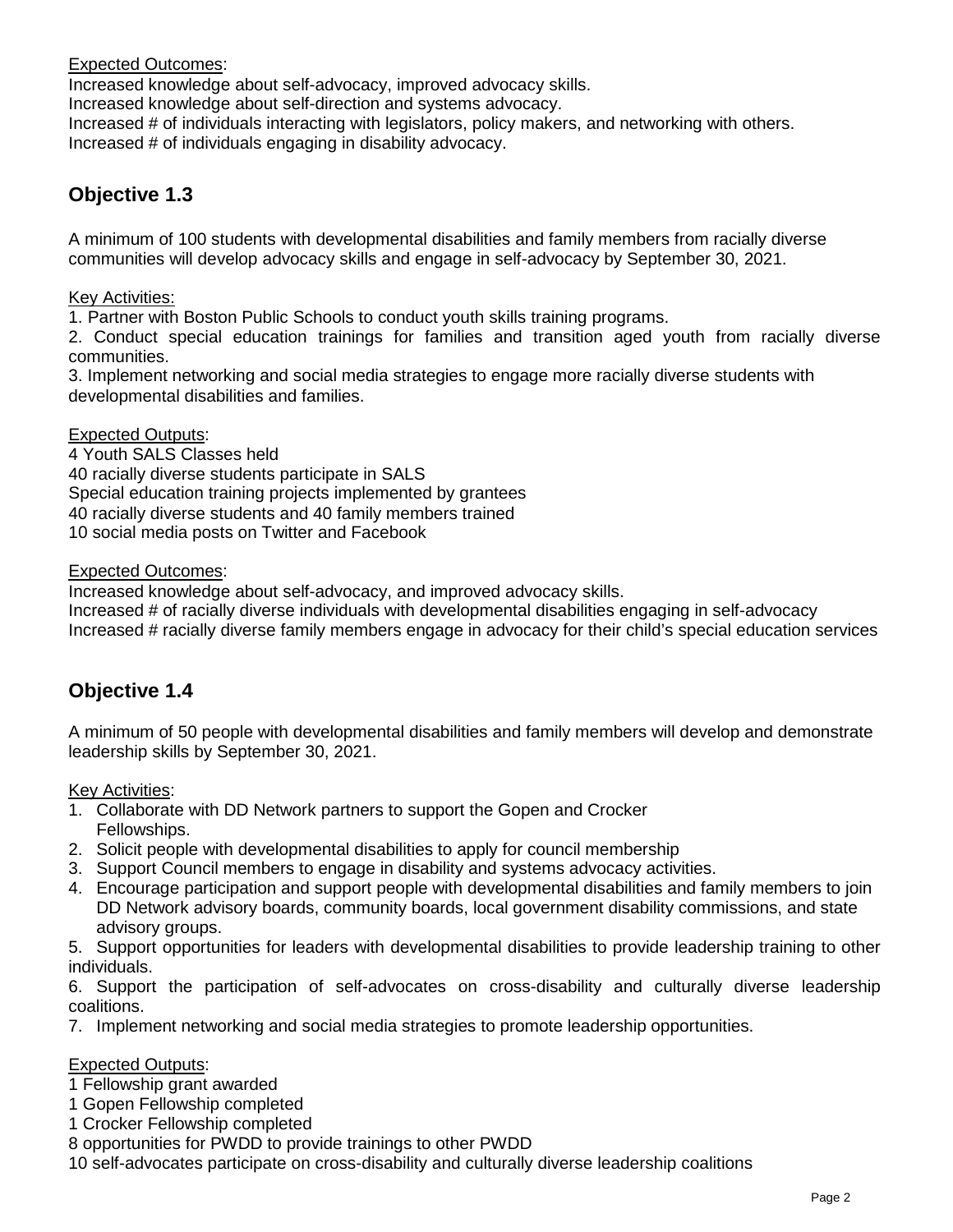5 social media posts on Twitter and Facebook

Expected Outcomes:

Increased # of people with improved leadership skills Increased # of people utilizing leadership skills Increased # of people participating on cross-disability and culturally diverse leadership coalitions

### **Goal 2: Supporting Families**

Families will have access to the supports they need to ensure fulfilling lives for their family members with developmental disabilities in the community.

### **Objective 2.1**

A minimum 100 people with developmental disabilities and family members will attain the support needed to live inclusive and productive lives by September 30, 2021.

#### **Key Activities:**

- 1. Participate on Supporting Families Coalition initiative to enhance opportunities to increase access to family support options.
- 2. Support Fetal Alcohol Spectrum Disorder awareness and education activities.
- 3. Educate policymakers on the benefits of enhancing supports to individuals and families.
- 4. Educate policymakers on the benefits of providing quality supports to families of medically fragile individuals with developmental disabilities.
- 5. Utilize networking and social media strategies to increase awareness of family support.

#### **Expected Outputs:**

1 grant implemented to conduct Fetal Alcohol Spectrum Disorder awareness

- 3 Council staff and Council members participating in initiatives
- 80 families trained
- 40 families participating in advocacy initiatives
- 1 policy advocated for that will improve support to medically fragile individuals
- 200 policy makers educated about benefits of supporting families
- 2 legislative networking events
- 12 social media posts on Twitter and Facebook

Expected Outcomes:

Increased knowledge of individuals and families about supports.

Increased advocacy about supports.

Increased knowledge of policymakers about supports.

One policy improved

One policy created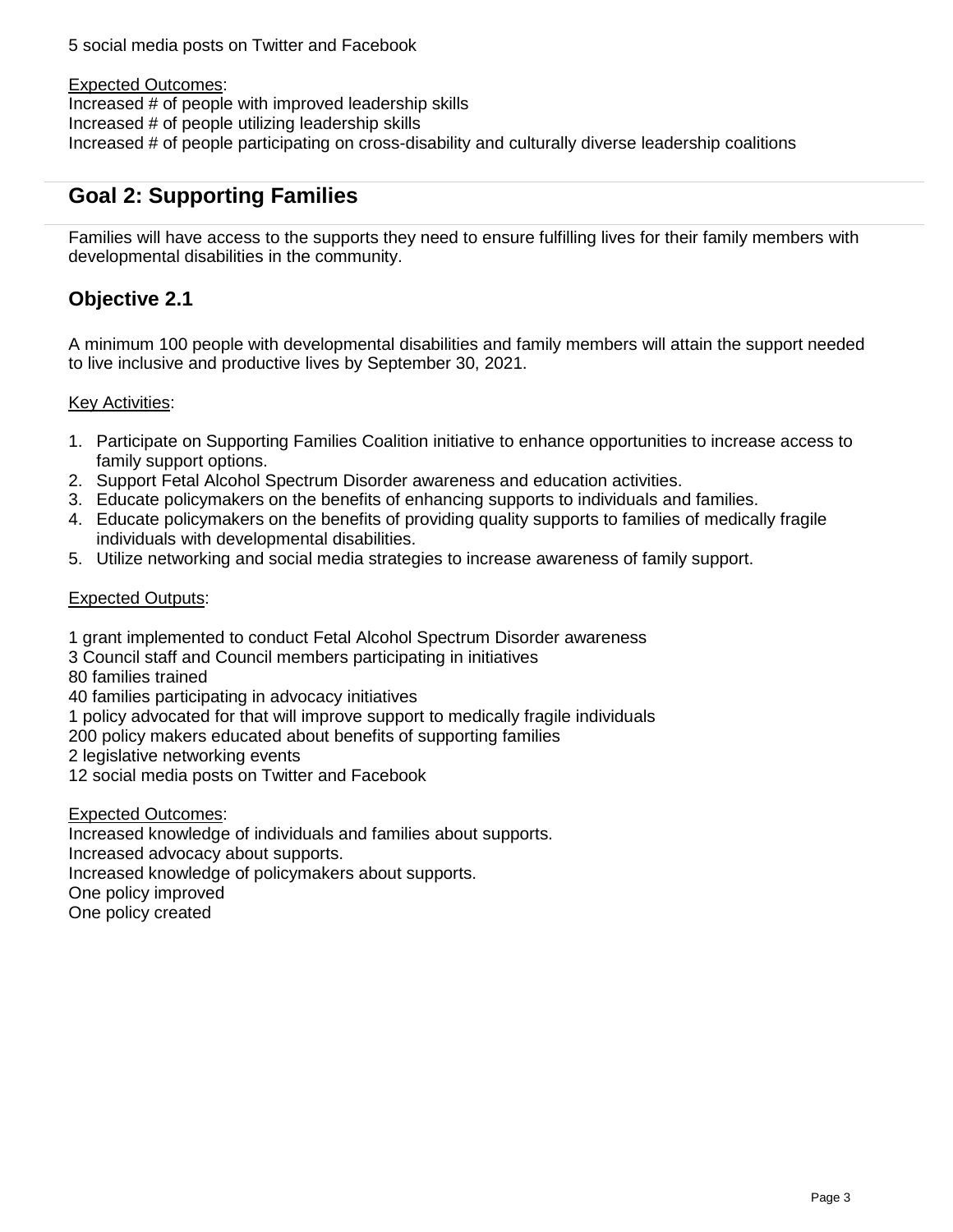# **Objective 2.2**

A minimum of 200 families will pursue resources available to support them and their family members with developmental disabilities by September 30, 2021.

Key Activities:

- 1. Educate underserved racially diverse family members about Autism insurance and MassHealth.
- 2. Support families to pursue the resources available for them and their family members with developmental disabilities.
- 3. Participate in statewide interagency committees addressing family engagement and early intervention.
- 4. Prepare for the 2019 Statewide Transition Conference
- 5. Utilize Council Empowerment (CEF) Funds to support families to gain knowledge about community and system support resources.
- 6. Utilize networking and social media strategies to connect families to resources.

#### Expected Outputs:

1 grant implemented to educate underserved racially diverse family members about Autism insurance and **MassHealth** 

Statewide Transition Conference preparation completed

2 interagency committees on family engagement and early intervention.

1 grant implemented to support families to pursue community resources available to support them and their family members with developmental disabilities

- 50 families educated about pursuing available community resources
- 50 family members from racially diverse communities educated about Autism and MassHealth
- 12 social media posts on Twitter and Facebook

Expected Outcomes:

Family members have increased knowledge about system support networks and availability.

Family members from underserved communities have increased knowledge about and access to Autism insurance and Medicaid.

Family members have increased knowledge and access to generic community resources.

# **Goal 3: Inclusive Communities**

People with developmental disabilities will enjoy meaningful and inclusive lives in their communities.

### **Objective 3.1**

A minimum of 50 people with developmental disabilities and their families will have access to appropriate supports to pursue affordable, integrated housing options by September 30, 2021.

### Key Activities:

- 1. Support initiatives that promote affordable, accessible housing.
- 2. Educate individuals and families about housing options, support services and systems advocacy around housing.
- 3. Participate on the Housing Finance Commission
- 4. Educate policymakers around the importance of people with developmental disabilities having access to services and supports needed to succeed through the lifespan.
- 5. Utilize networking and social media to share resources about housing issues and options.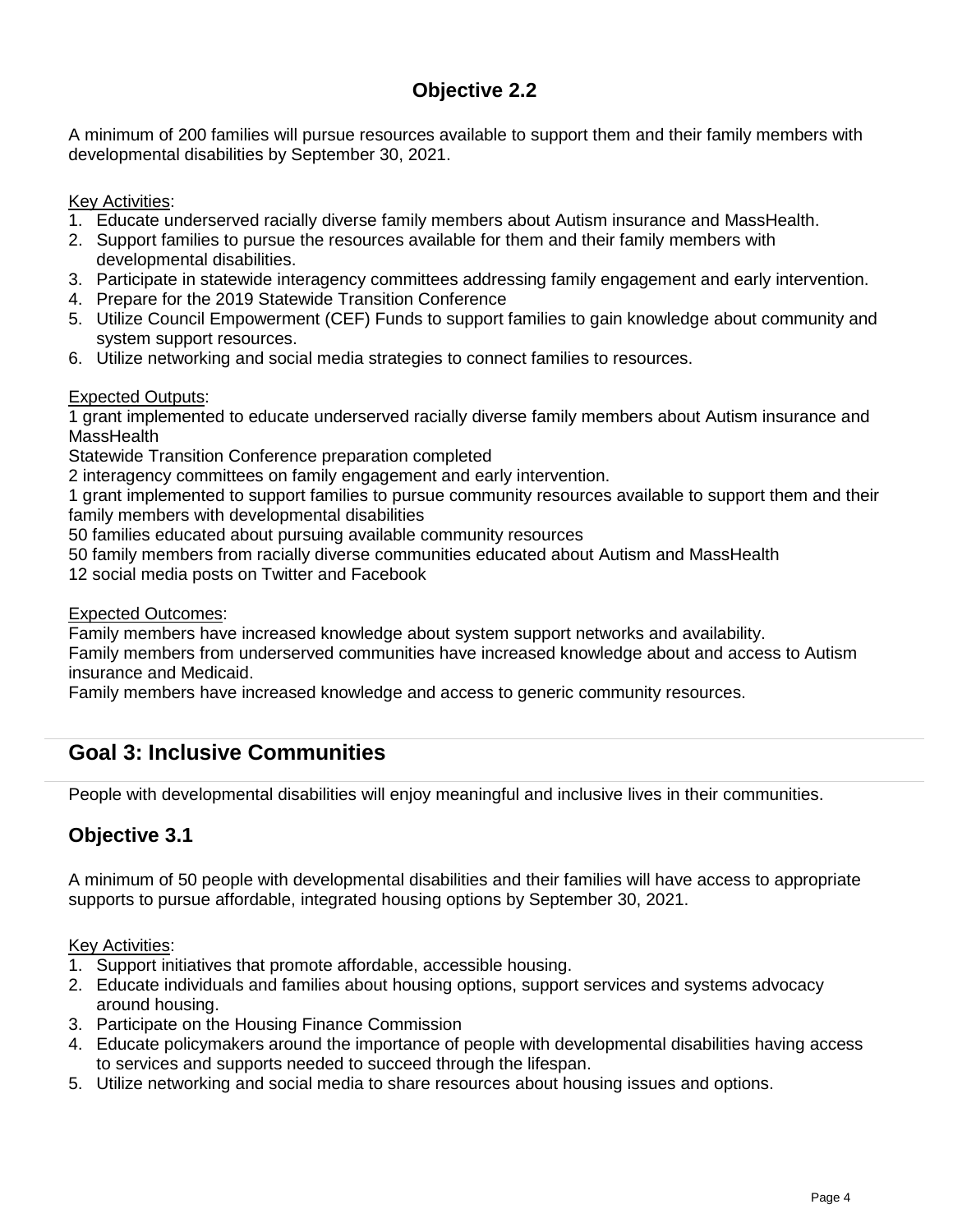Expected Outputs:

1 initiative supported

12 individuals with developmental disabilities educated about housing options

35 individuals and family members educated about housing options

25 PWDD and family members engaged in advocacy around housing

200 policymakers educated about community living services and supports

1 Housing policy improved

10 social media posts through Twitter and Facebook

Expected Outcomes:

Individuals and family members have increased knowledge of housing options.

Increased opportunities for individuals and family members to pursue affordable, integrated housing options.

Policymakers have an increased awareness of best practices in housing. Housing policy improved.

## **Objective 3.2**

A minimum of 100 people with developmental disabilities will develop the skills needed to obtain competitive, integrated employment by September 30, 2021.

Key Activities:

- 1. Establish an employment skills training through the Independence College initiative.
- 2. Support initiatives that improve continuing and higher education opportunities or people with developmental disabilities.
- 3. Support initiatives that increase employment opportunities for people with developmental disabilities.
- 4. Participate on the MA Partnership for Transition to Employment Steering Committee
- 5. Educate policymakers about the disconnect that exists between education and employment opportunities for students with developmental disabilities.
- 6. Utilize networking and social media strategies to conduct continuing and higher education and employment awareness activities.

### Expected Outputs:

1 employment skills training initiated

- 2 Explore, Prepare, Act classes conducted
- 30 students with developmental disabilities complete employment classes
- 12 statewide employment related committee meetings attended

200 policy makers educated about the disconnect that exists between education and employment 12 social media posts on Twitter and Facebook

### Expected Outcomes:

Increased number of PWDD develop employment related skills.

Increased number of PWDD are aware of continuing and higher education opportunities.

Policymakers have an increased awareness of the disconnect that exists between education and employment.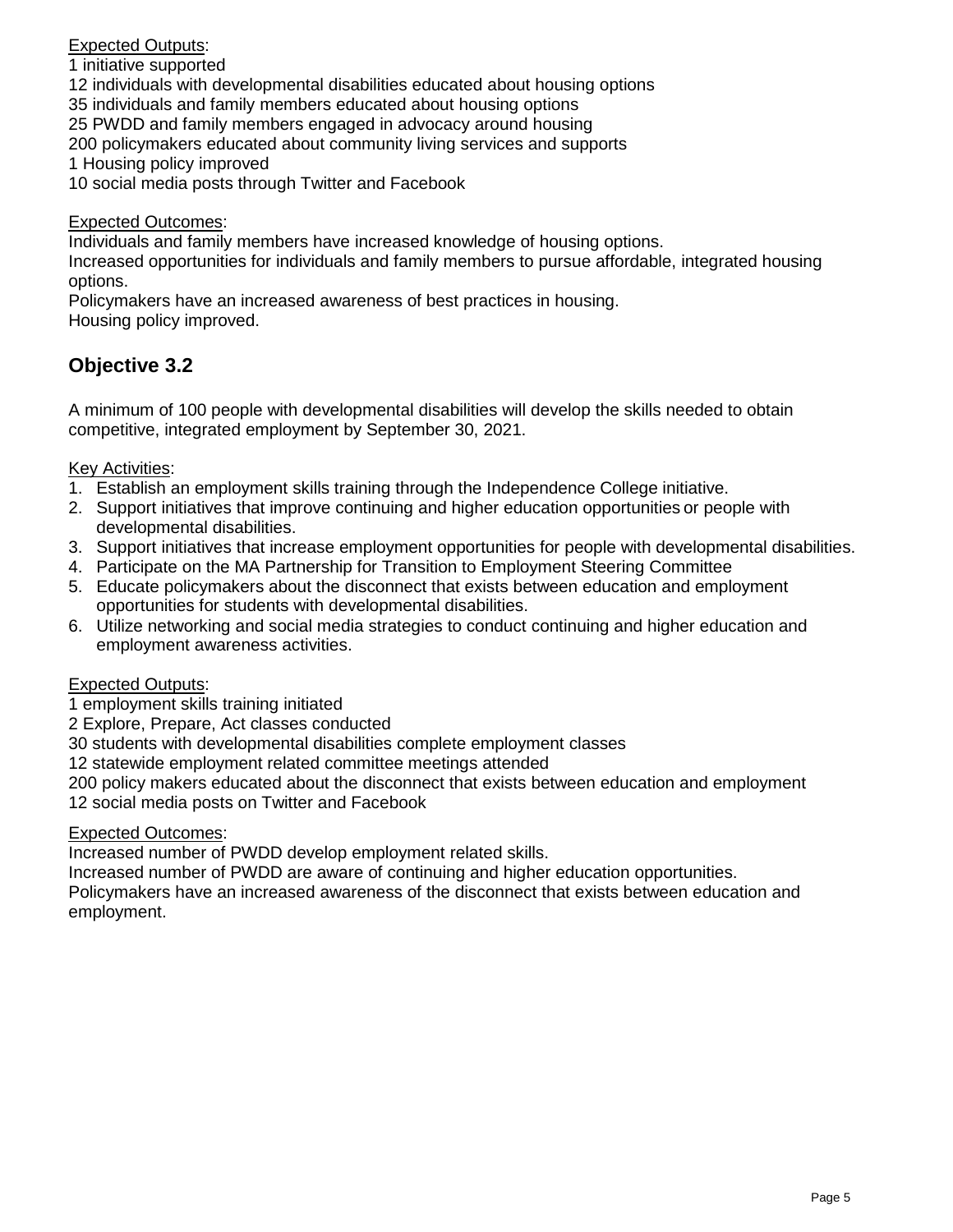# **Goal 4: Exercising Rights**

People with developmental disabilities will exercise their rights and be safer in their homes and communities.

### **Objective 4.1**

A minimum of 250 people with developmental disabilities will understand their rights and will be supported to live safely in the community by September 30, 2021.

#### Key Activities

1. Conduct Awareness and Action trainings around safety and protecting human rights for individuals with developmental disabilities.

2. Develop strategies for training family members, guardians and caretakers of individuals with developmental disabilities on how to assure the safety and well-being of individuals with no/minimal communication skills.

3. Educate policymakers about policy initiatives that allow people with developmental disabilities to live safely and free from abuse in the community.

4. Utilize networking and social media strategies to conduct safety awareness activities and inform the general public.

#### Expected Outputs:

1 grant implemented to conduct awareness and action training for PWDD

50 PWDD trained about their safety and human rights

200 policymakers educated about rights and safety

1 strategy developed to educate family members, guardians, and caretakers on promoting safety and rights 12 social media posts on Twitter and Facebook

#### Expected Outcomes:

Increased number of PWDD developing awareness and safety skills.

Increased number of people understand and can promote safety and rights.

Policymakers have an increased awareness of what people with developmental disabilities need to live safely and free from abuse in the community.

### **Objective 4.2**

A minimum of 500 people with developmental disabilities will exercise the opportunity to vote by September 30, 2021.

#### Key Activities:

- 1. Partner with the Disability Law Center and other advocacy organizations to increase the number of individuals with developmental disabilities who are registered to vote.
- 2. Partner in the REV Up initiative, maintain the MA REV Up website and database.
- 3. Develop voting components for the SALS and Independence College curricula.
- 4. Utilize networking and social media strategies to educate people with developmental disabilities about poll locations, accessibility, transportation and other important voting related information.

#### Expected Outputs:

12 Rev Up initiative partners

- 1 Rev Up voting web page managed
- 6 Rev Up e-blasts sent
- 50 PWDD join the voting initiative through the Rev Up web page.
- 50 PWDD register to vote
- 10 social media posts on Twitter and Facebook